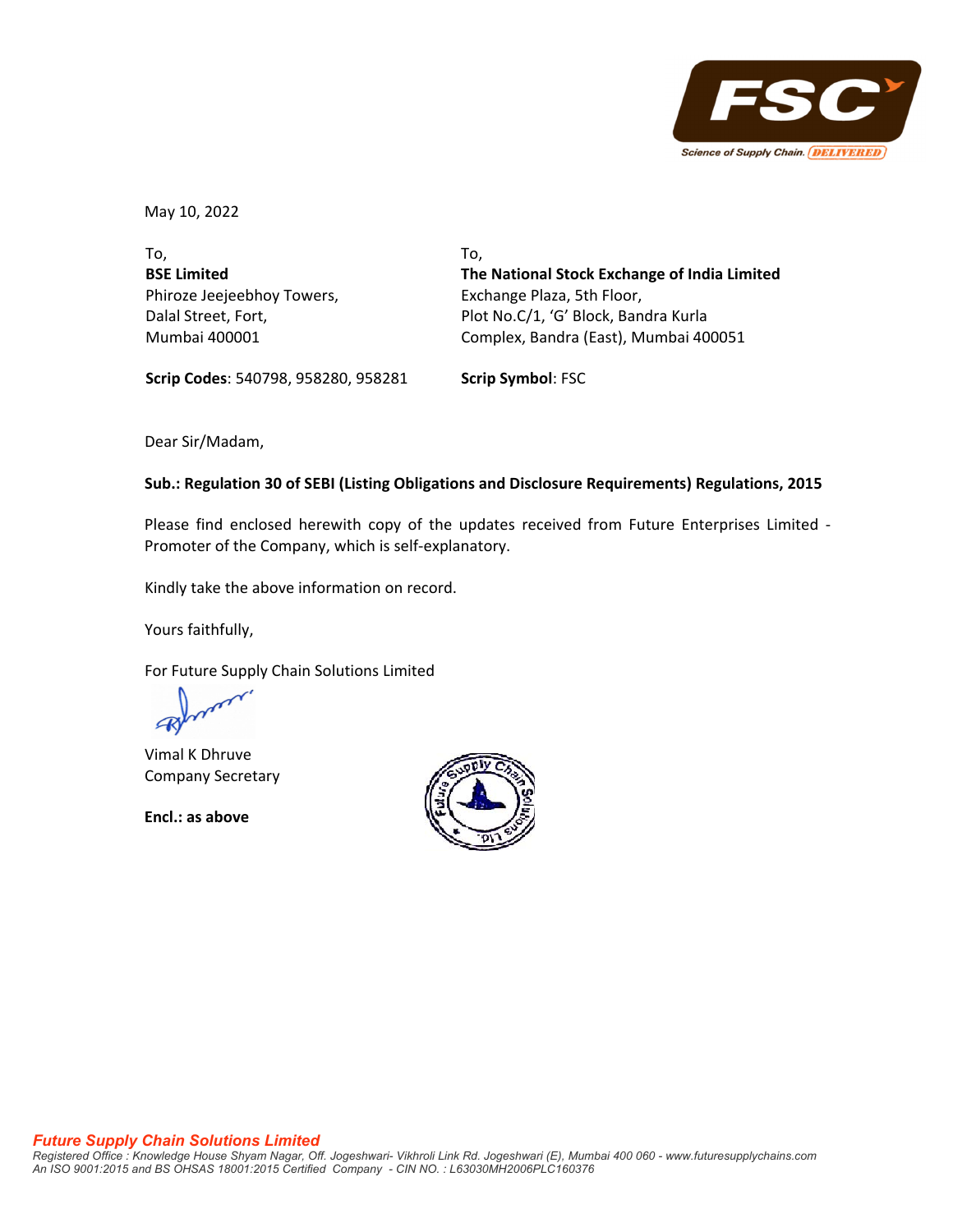May 10, 2022



To, Corporate Relationship Department (CRD) **BSE Limited,**  Phiroze Jeejeebhoy Towers, Dalal Street, Mumbai - 400 001

**Scrip Code: 523574 / 570002**

**Scrip Code of Debt: 956268 & 956269 ISIN: INE623B07552 & INE623B07560**  Listing Department **National Stock Exchange of India Limited**  Exchange Plaza, Bandra - Kurla Complex Bandra (East), Mumbai - 400 051

**Scrip Symbol: FEL / FELDVR**

Dear Sir / Madam,

## **Sub.: Intimation under Regulation 51(2) of the SEBI (Listing Obligations and Disclosure Requirements) Regulations, 2015 [SEBI (LODR)] - Default in Payment of Principal and Interest due on Non-Convertible Debentures (NCDs)**

The Company is unable to service its obligations in respect of the principal and interest on Non-Convertible Debentures was due on May 9, 2022.

| S. No. | Type of disclosure                                                                                                 | <b>Details</b>                                                                                                                                                                                                                                                                                                                                                                                                                                                                                    |
|--------|--------------------------------------------------------------------------------------------------------------------|---------------------------------------------------------------------------------------------------------------------------------------------------------------------------------------------------------------------------------------------------------------------------------------------------------------------------------------------------------------------------------------------------------------------------------------------------------------------------------------------------|
| 1.     | Name of the Listed entity                                                                                          | <b>Future Enterprises Limited</b>                                                                                                                                                                                                                                                                                                                                                                                                                                                                 |
| 2.     | Date of making the disclosure                                                                                      | May 10, 2022                                                                                                                                                                                                                                                                                                                                                                                                                                                                                      |
| 3.     | Nature of obligation / Type of instrument<br>(Listed debt securities, MTNs, FCCBs etc. with<br>ISIN as applicable) | Rated, Listed, Secured,<br>Redeemable,<br>Non-<br><b>Convertible Debentures</b><br>Series XVII - B and XVII - C<br><b>ISIN: INE623B07552 and INE623B07560</b>                                                                                                                                                                                                                                                                                                                                     |
| 4.     | Number of investors in the security as on<br>date of default                                                       | 3 in Series XVII - B and<br>8 in Series XVII - C                                                                                                                                                                                                                                                                                                                                                                                                                                                  |
| 5.     | Date of default                                                                                                    | May 9, 2022                                                                                                                                                                                                                                                                                                                                                                                                                                                                                       |
| 6.     | Details of the obligation<br>(tenure, coupon,<br>secured/unsecured, etc.)                                          | Tenure: Interest obligation shall commence from<br>the Deemed Date of Allotment i.e., May 9, 2017<br>and end on the day falling at the expiry of May 9,<br>2022 for series XVII - B; and<br>end on the day falling at the expiry of May 9,<br>2024 for series XVII - C.<br>Coupon Rate: 9.17% p.a. for Series XVII - B<br>and 9.28% p.a. for Series XVII - C.<br><b>Coupon Payment Frequency: Half Yearly basis</b><br>in May and November, each year.<br><b>Security: Debentures are secured</b> |

## **Future Enterprises Limited**

Regd. Off.: Knowledge House, Shyam Nagar, Off Jogeshwari ‐ Vikhroli Link Road, Jogeshwari (East), Mumbai ‐ 400 060 P +91 22 4055 2200, www.felindia.in CIN L52399MH1987PLC044954